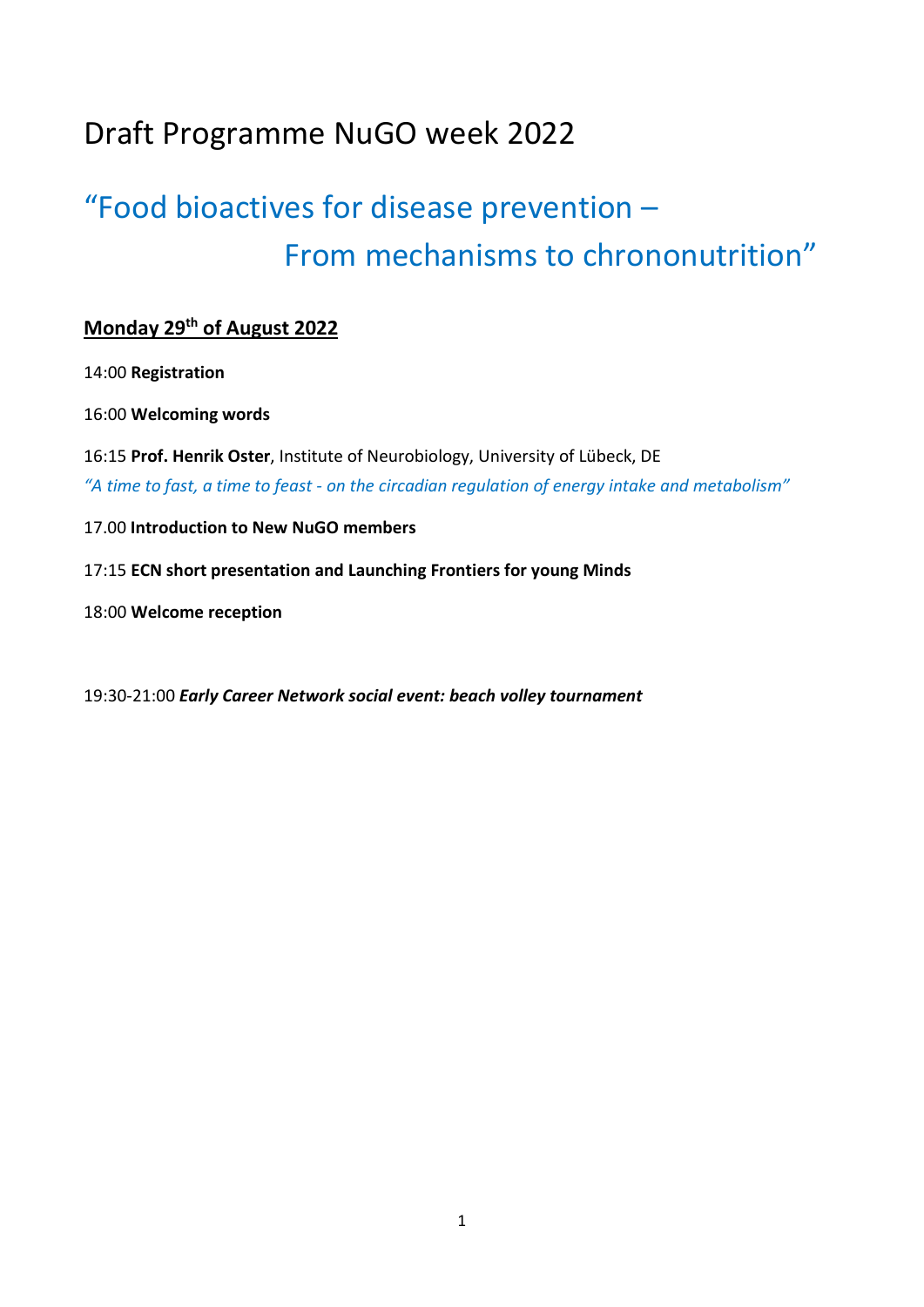#### **Tuesday 30th of August 2022**

*Session 1: New insights in the activity of food bioactive compounds (Chairs: Manuel Suarez, Rosita Gabbianelli)*

9:00 **Prof. Yves Desjardins**, Institute of Nutrition and Functional Food, Laval University, CA *"The (poly)phenol/gut microbiota conundrum: Towards new insights on (poly)phenols mode of action"*

9:45 Selected presentation-FBC-1

10:00 Selected presentation FBC-2

10:15 *Coffee break*

10:45 **Prof. Timothy (Ted) Dinan,** University College Cork, IR *"The Psychobiotic Revolution: Mood, Food, and the New Science of the Gut-Brain Connection"*

11:30 Selected presentation FBC-3

11:45 Selected presentation FBC-4

12:00 **Dr. Christine Feillet-Coudray**, Muscular Dynamics and Metabolism Unit, INRAE, FR *"Health effects of uncommon fatty acids in the diet: focus on FAHFAs and FuFAs"*

12:45 *Lunch break*

14:00 **Poster session 1**

*Session 2: Precision Nutrition (Chairs: Lorraine Brennan, Lydia Afman)* 

15:00 **Dr. Lydia Afman,** Human Nutrition and Health, Wageningen University and Research, NL *"Precision Nutrition for Metabolic Health"*

15:45 Selected presentation-PN-1

16:00 Selected presentation-PN-2

16:15 *Coffee break*

17:00 **Prof. Bruce Lee,** Health Policy and Management at the City University of New York, USA *"Role of systems modelling approaches in Precision Nutrition"*

18:45-20:15 **Guided tour Roman Tarraco**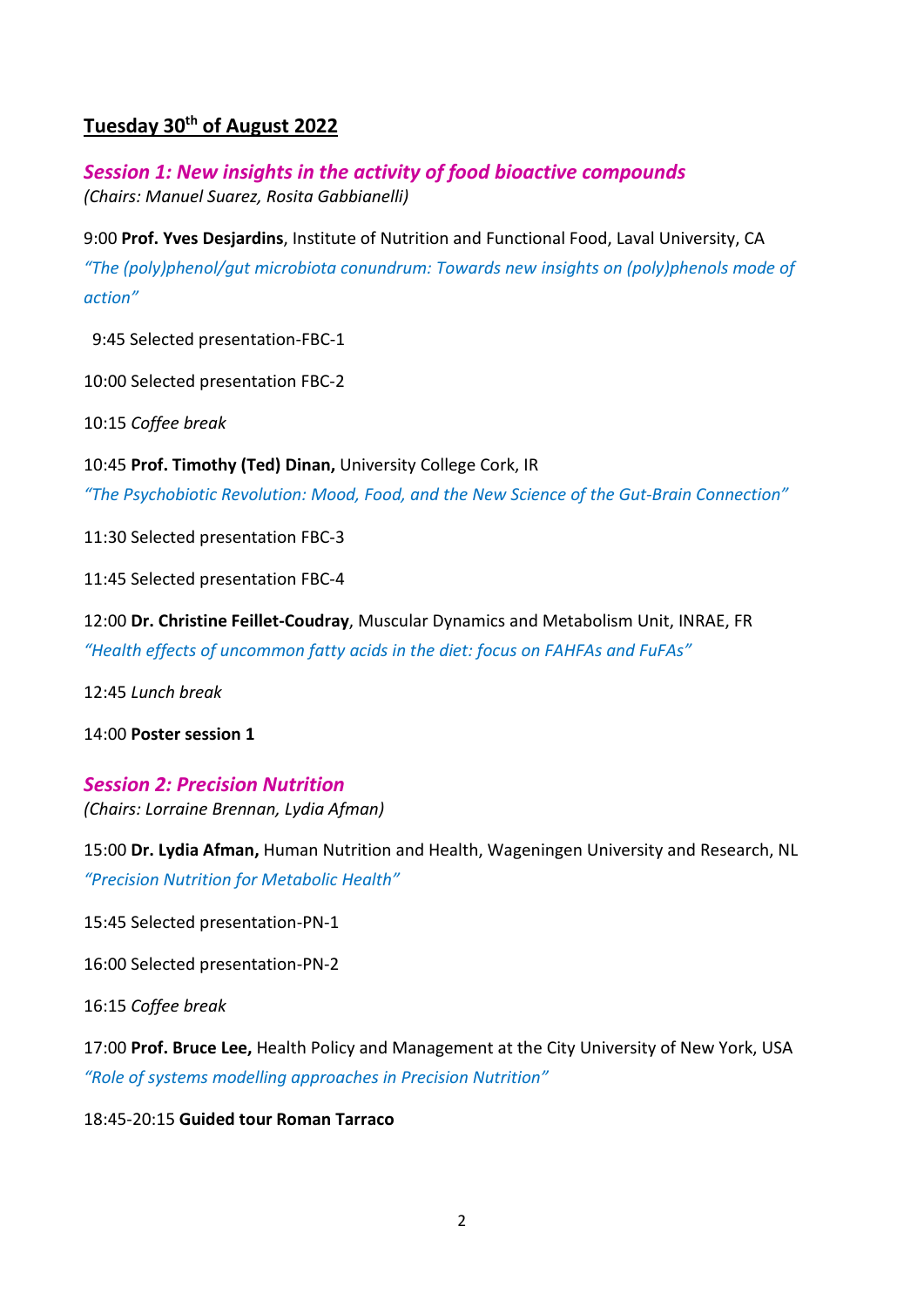#### **Wednesday 31st of August 2022**

**Session 2 (con.): Precision Nutrition** *(Chairs: Lorraine Brennan, Lydia Afman)* 

9:00 **Dr. Josep M del Bas,** EURECAT — Technology Centre of Catalonia, SP *"PREVENTOMICS: Empowering consumers to prevent diet-related diseases through omics sciences".*

9:45 Selected presentation-PN-4

10:00 Selected presentation-PN-3

10:15 *Coffee break*

#### *Session 3:* **Biomarkers and disease — strategies, discoveries and new trends from omics data**

*(Chairs: Jaap Keijer, Catalina Picó)*

10:45 **Dr. Jean-Charles Martin,** Centre for CardioVascular and Nutrition, INRAE, FR *"Multiplexed biomarkers as a powerful tool to integrate heterogenous data: application in disease and nutritional status prediction"*

11:30 Selected presentation-BD-1

11:45 Selected presentation-BD-2

12:00 **Dr. Paula Oliver**, Laboratory of Molecular Biology, Nutrition and Biotechnology, University of the Balearic Islands, SP

*"Blood cell transcriptomic biomarkers for obesity prevention"*

12:45 *Lunch break*

14:00 **Poster session 2**

15:00 **Dr. Xavier Domingo-Almenara**, Omics Sciences Unit, EURECAT — Technology Centre of Catalonia, SP

*"Driving biological discovery with computational metabolomics and systems biology"*

15:45 Selected presentation-BD-3

16:00 Selected presentation-BD-4

16:15 *Coffee break and end of the official programme, time to* **NETWORK!**

**20:00-22:00 Gala dinner: [CASA JOAN MIRET](https://entradium.com/en/events/nugo-week-conference-dinner)** (click for a ticket) with **Poster Awards**